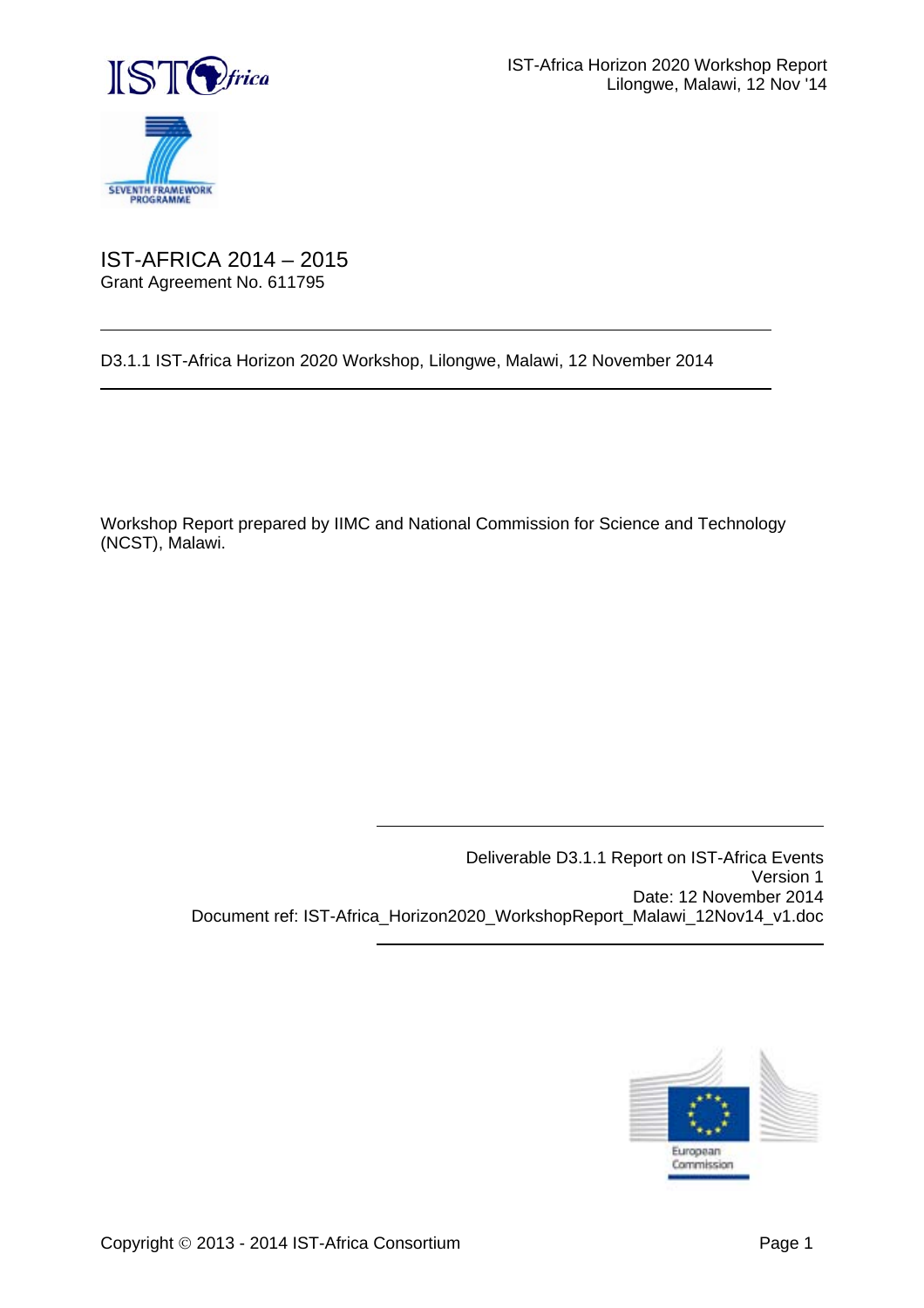

# **1. Workshop Context**

Horizon 2020 commenced in January 2014 as the new Framework Programme to implement research and innovation with funds of €80 billion from 2014 - 2020.

Horizon 2020 addresses all research and innovation funding that was previously provided through the Framework Programmes for Research and Technical Development (e.g. FP7), Competitiveness and Innovation Programme (CIP) and European Institute of Innovation and Technology.

Three main priorities:

- **Excellence Science** Research Infrastructures, Marie Curie (Mobility Grants)
- **Leadership in Enabling and Industrial Technologies** (LEIT) Components & Systems, Advanced Computing, Future Internet, Content Technologies and Information Management, Robotics, Micro and Nano-electronics and photonics
- **Societal Challenges** Health, Food Security & Agriculture, Energy, Transport, Climate action and Environment, Innovation and reflective Societies and Secure Societies

National Commission for Science and Technology as the partner in Malawi for the IST-Africa Initiative organised the IST-Africa Horizon 2020 Workshop in Lilongwe on 12 November 2014. All relevant stakeholders were invited to participate to raise awareness of the opportunity for research cooperation at international level.

This workshop is specifically focused on **ICT-39 International partnership building in low and middle-income countries** with a deadline of 14 April 2015. The aim is to launch a set of targeted collaborative research projects addressing the requirements of end-user communities in developing countries. Specific technological targets could include for example co-design, adaptation, demonstration and validation (e.g. pilots) of ICT related research and innovation in relevant thematic areas addressed by Horizon 2020 including Content Technologies and Societal Challenges.

Activities under this objective should be led by a clearly defined **user need/market opportunity** for the technology being adapted; they should in particular include requirements of developing countries, and where possible, have the potential for wider impact by involving a number of countries from the same region. Proposals should be submitted by a complementary partnership with a particular focus on the participation of relevant developing country innovation stakeholders and end-user community representatives (e.g. relevant public, private, education and research, and societal sector organisations, Innovation Spaces and Living Labs).

The workshop was well attended with 28 participants from Computer Science Department, Chancellor College; Physics Department, Chancellor College; Polytechnic of Malawi; University of Malawi; Mzuzu University; Kamuzu College of Nursing; Lilongwe University of Agriculture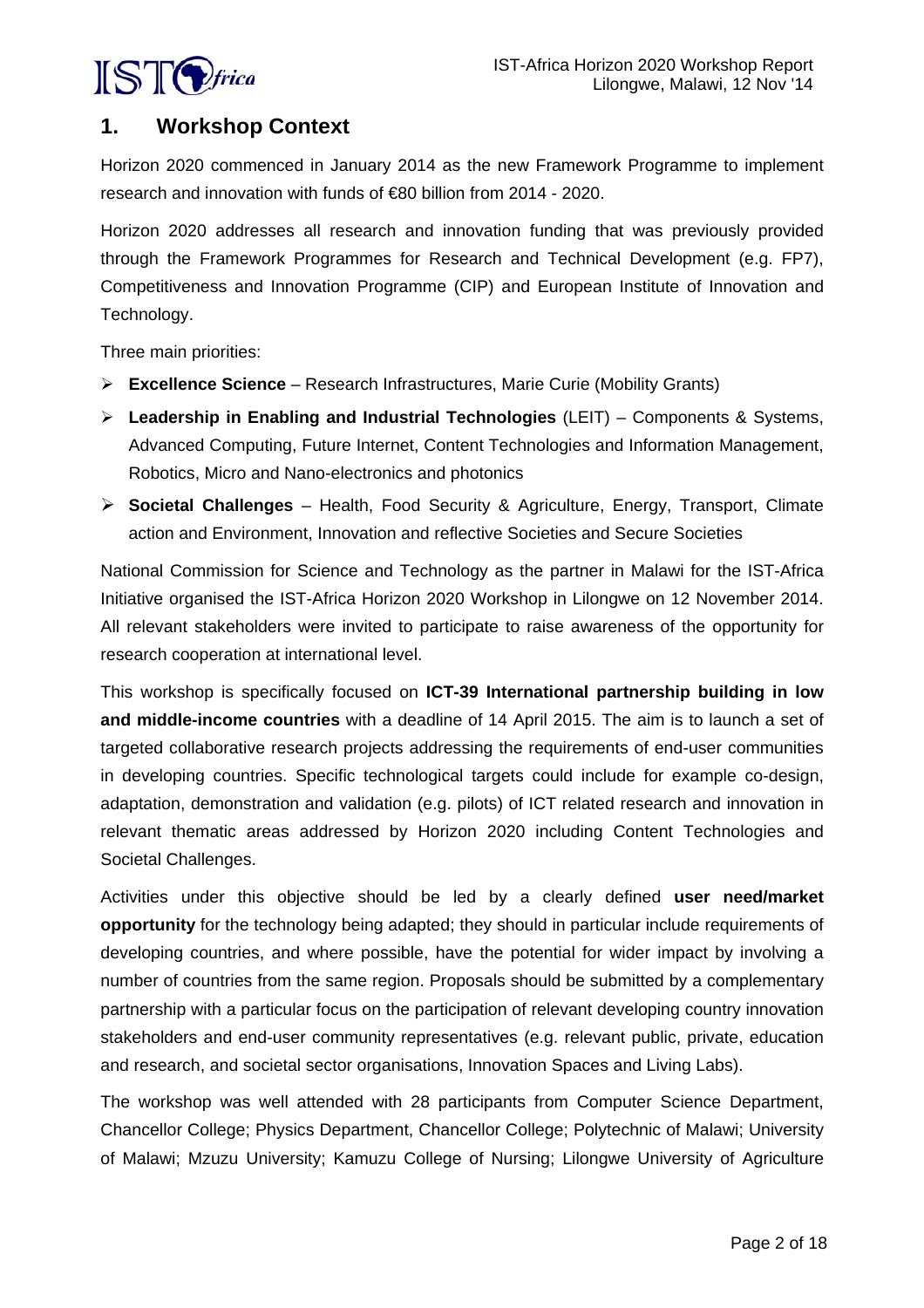

and Natural Resources/Bunda; Bababo Health Trust; Malawi Institute of Management; Ministry of Finance; Malawi Communications Regulatory Authority (MACRA); eGovernment Department, Ministry of Information; National ICT Working Group; Department of Science and Technology; Research Department, Ministry of Health; National Library Service; Malawi Women in Technology; Supporting Life FP7 Project and National Commission for Science and Technology. Each organisation presented their current research capacity and areas of most interest for International Cooperation. This knowledge exchange at national level was very interesting for the participants as they were able to identify potential synergies in relation to future research.

Areas of thematic interest include Digital Repositories; eHealth, Health Informatics; eAgriculture; eGovernment; Security; White Spaces; Next generation networks; Wireless, mobile and cellular networks; Energy; Sensor Technology; Internet of Things; eSkills and eLearning / mLearning.

## **2. Workshop Report**

## *2.1 Introduction*



Ebony Msikawanthu, Master of Ceremonies, NCST welcomed Anthony Muyepa, Director General, National Commission for Science and Technology (NCST); Paul Cunningham & Miriam Cunningham, IIMC International Information Management Corporation Ltd, Ireland / IST-Africa Initiative; distinguished guests and participants to the IST-Africa Horizon 2020 Workshop.

Ebony invited Anthony Muyepa, Director

General to present the Welcome Address.

Anthony Muyepa commenced by outlining that NCST is very pleased to be hosting this workshop, which provided an opportunity to bring together the ICT community in Malawi. NCST recognised the partnership with IIMC and IST-Africa and excellent alignment between the IST-Africa activities and the Commission's mandate. The Commission's mandate is to be an advisor to the Government in relation to Science and Technology and to promote, support and

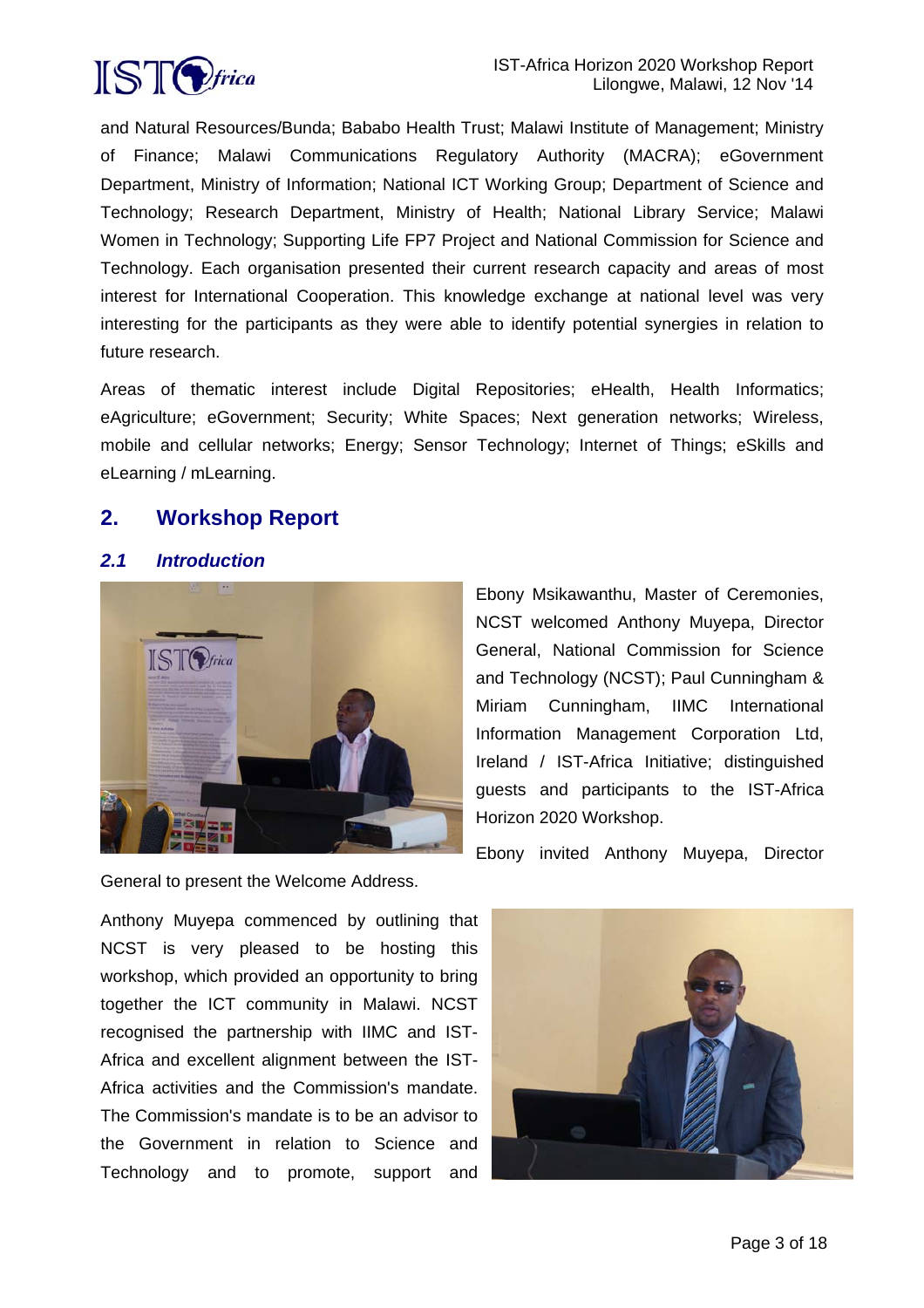

coordinate Science, Technology and Innovation to create wealth and quality of life. The workshop objectives include to: identify thematic areas most relevant to Malawi (eHealth, eAgriculture, eLearning, eEnvironment and eGovernment), end-user needs, key stakeholders that should be consulted and stakeholders who can undertake research activities under future projects. By the end of the workshop NCST expects that the community will have identified relevant research areas and technologies that can be developed through International Cooperation. The purpose is to raise awareness among the stakeholders - research, academia, public sector, private sector and societal sector of opportunities for cooperation under Horizon 2002 and specifically the ICT-39 Call.

Anthony outlined that Horizon 2020 commenced in January 2014 as a new framework Programme with funds in the region of 80 billion euro up to 2020. It provides funding for both research and innovation. It offers public, private and research organisations the opportunity to compete for funding as part of an international consortia. NCST would like to leverage some of the experiences from Europe, adapted to the Malawi circumstances to assist in building capacity in research and innovation at national level. Anthony encouraged the participants to be active during the workshop. Anthony thanked the European Commission for funding the workshop and supporting activities in Malawi through the IST-Africa Initiative. Anthony thanked the IST-Africa coordinator and local organising committee for organising the workshop.

Ebony Msikawanthu then invited Paul Cunningham to present the IST-Africa Initiative.

#### **Overview of IST-Africa Initiative**

Paul thanked NCST for hosting this knowledge exchange workshop and encouraged the participants to ask questions, share knowledge and showcase research capacity in Malawi during this interactive workshop.

Paul highlighted the importance to leverage the opportunity of ICT-39 as a dedicated Call focused on Africa to address relevant issues on the ground in Malawi. Areas of importance include

- Use of ICT for Agriculture leveraging mobile technologies and ICT to provide better information about market opportunities, create knowledge communities to support capacity and ability to address value added processing.
- $\triangleright$  Health MNCH or other heath care delivery challenges
- Sovernment service delivery.

Paul provided a brief overview of the **IST-Africa Initiative** which was founded in 2002 by IIMC, Ireland and has now grown into a strategic partnership with Ministries and National Councils responsible for Information Society, ICT and/or Innovation in18 African Member States<sup>1</sup>. IST-

l <sup>1</sup> IST-Africa partners: IIMC International Information Management Corporation Limited ("IIMC", Ireland); Ministerio da Ciencia e Tecnologia ("MINCT", Angola); Ministry of Transport and Communications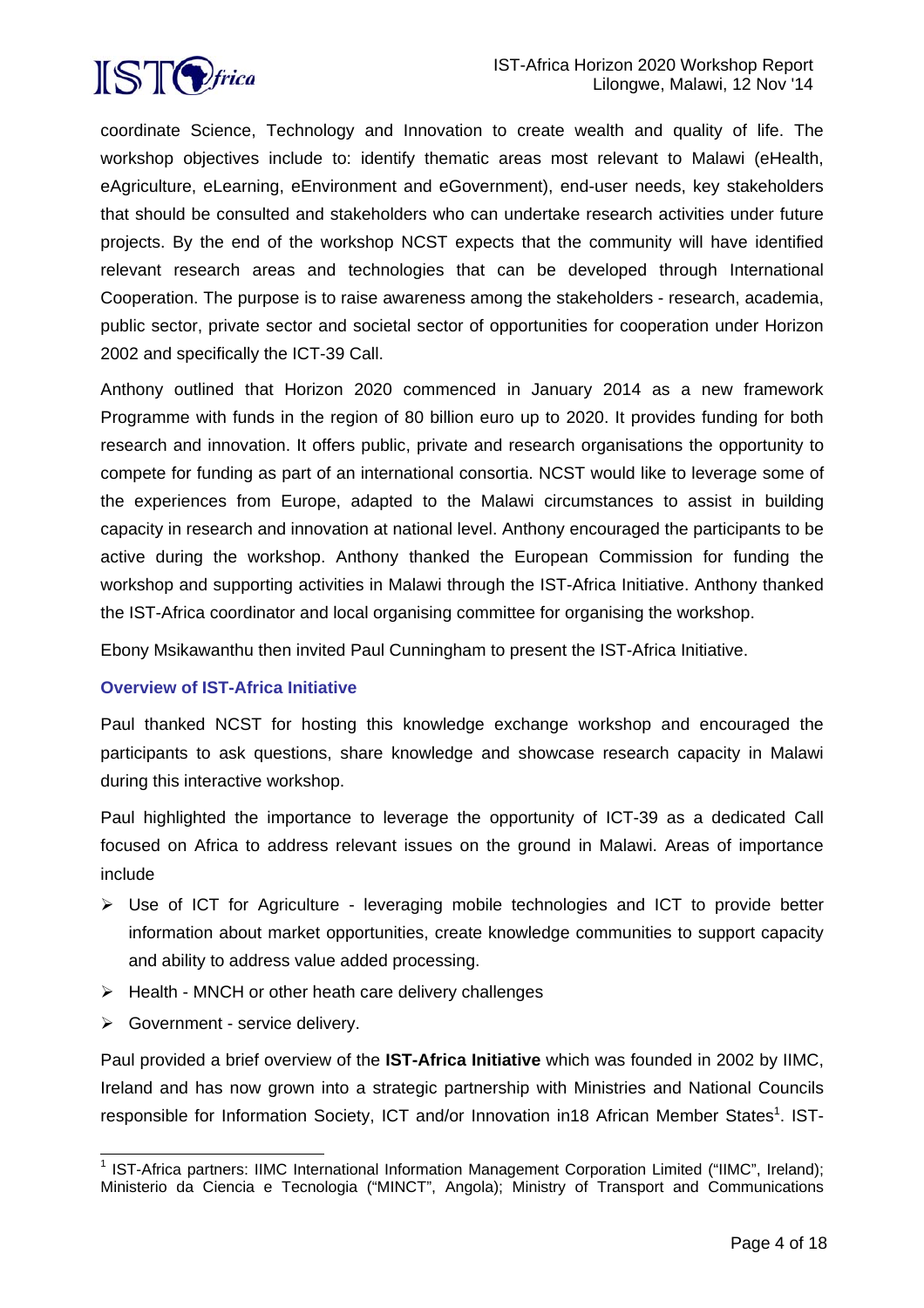

Africa is supported by the European Commission and African Union Commission with cofunding under FP7.

The IST-Africa Initiative facilitates and supports:

- International Innovation, Policy and Research Cooperation;
- $\triangleright$  Knowledge sharing and Skills Transfer between IST-Africa partners;
- $\triangleright$  Collaborative Innovation, Entrepreneurship and Adoption of Living Labs Methodologies;
- $\triangleright$  Information Society, ICT and Innovation Aspects of the Africa-EU Strategic Partnership;
- $\triangleright$  Awareness of African Research Capacity, cross-border cooperation and participation in Horizon 2020
- $\triangleright$  Establishment of National Contact Points in IST-Africa partner countries

NCST is gathering intelligence in cooperation with national stakeholders in relation to the state of research and innovation in Malawi. NCST leverages the IST-Africa Initiative to actively promote the national research community through

- $\triangleright$  Presentations at International events
- Compiling a chapter on Malawi as part of the overall IST-Africa Study on ICT Initiatives and Research capacity
- $\triangleright$  Publishing articles on ongoing and emerging ICT and Innovation activities in Kenya on the IST-Africa portal and in the Newsletter
- Raising awareness of upcoming Calls for Proposals and international funding opportunities
- Assists institutions in preparing for new opportunities such as Horizon 2020
- $\triangleright$  Raises awareness of activities being undertaken in other African countries
- $\triangleright$  Supporting the publishing of Organisational profiles on IST-Africa portal to raise awareness of activities in wider community
- Having access to IST-Africa Network including Ministries and National Councils in 17 African Countries to share knowledge, experiences and success stories
- $\triangleright$  Having a first-hand experience of what is involved in being part of International funded activities under the European Framework Programme.

<sup>-</sup>("MTC", Botswana); Ministere de l'Enseignement Superieur et de la Recherche Scientifique ("MESRS", Burundi); Agence Nationale des Technologies de l'Information et de la Communication ("ANTIC", Cameroon); Ministry of Communications and Information Technology ("MCIT", Egypt); Ministry of Communication and Information Technology ("MCIT", Ethiopia); Ministry of Education, Science and Technology ("MOEST", Kenya); Ministry of Communications, Science and Technology ("MCST-L", Lesotho); National Commission for Science and Technology ("NCST", Malawi); National Computer Board ("NCB", Mauritius); Instituto Nacional de Tecnologias de Informacao e Comunicacao ("INTIC", Mozambique); National Commission on Research, Science and Technology ("NCRST", Namibia); Ministère de l'Enseignement Supérieur et de la Recherche ("MESR", Senegal); Department of Science and Technology ("DST", South Africa); Ministry of Information Communication Technology ("MICT-S", Swaziland); Tanzania Commission for Science and Technology ("COSTECH", Tanzania); Ministere de l'Enseignement Superieur et de la Recherche Scientifique ("MHESR", Tunisia) and Uganda National Council for Science and Technology ("UNCST", Uganda).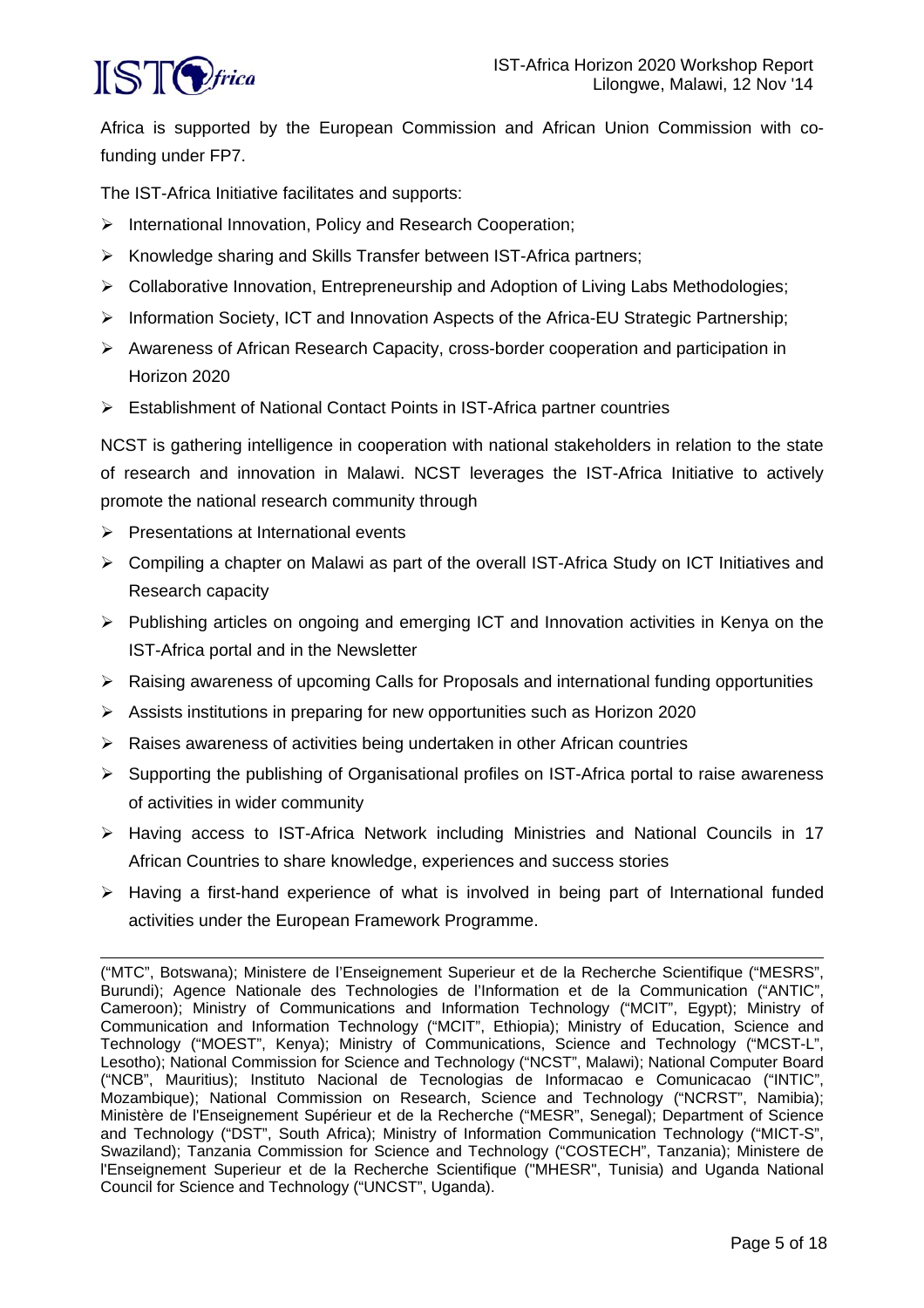

Paul provided an overview of knowledge resources on the IST-Africa portal including access to up to date information on Horizon 2020<sup>2</sup> (Work Programmes, Guides to Calls for Proposals); Project Repository<sup>3</sup> to identify previously funded projects as contributions to the state of the art in specific domains; Organisational repository<sup>4</sup> to identify potential partners and previous projects that they have been involved; Country profile section to highlight ongoing activities at national level and Paper Repository<sup>5</sup> with access to papers published through the IST-Africa conference from 2006 which is one of the largest African focused paper repositories.

Participants were encouraged to visit the IST-Africa portal<sup>6</sup> and download relevant papers and reports. Paul also encouraged the participants to complete and return their organisational profile to NCST for publication on the IST-Africa portal.

Paul took the opportunity to encourage participants to leverage NCST hosting IST-Africa 2015<sup>7</sup> to raise awareness of research and innovation being undertaken at national level. There are three opportunities to make presentations during IST-Africa 2015 - a) publish research results from ongoing and completed projects; b) write a case study on ongoing activities within a specific domain and c) make an oral presentation if the project results are not sufficiently developed for paper publication at this stage. Participants were requested to raise awareness among their networks and institutions to take advantage of this opportunity.

Paul summarised the impact that has been achieved through IST-Africa as including an increase in African participation under FP7; increase in publications through IST-Africa proceedings; knowledge sharing between Europe and Africa; actively supporting policy dialogue between European Commission, African Union Commission and other key stakeholders; providing evidence to support African-focused Calls for Proposals under Horizon 2020 including ICT-39 Call; access to knowledge repositories and reports.

Malawi secured over €3 million in research funding through 20 projects under FP7 in the following thematic areas: ICT (2); INCO (1), Infrastructure (5), Environment (2), Health (8), Food, Agriculture and Biotechnology KBBE (1), Science in Society (1).)

National organisations included: University of Malawi (7 projects); The Ubuntunet Alliance for Research and Education Networking (5 projects); The Registered Trustees of the Research for equity and Community Health Trust (2 projects); National Commission for Science and Technology (3 projects); Mzuzu University (1 project); Malawi Ministry of Health (1 project); Citizens for Justice (1 project); The Registered Trustees of the Ungweru (1 project) and The Registered Trustees of the Parent and Child Health Initiative Trust (1 project).

l

<sup>&</sup>lt;sup>2</sup> http://www.ist-africa.org/home/default.asp?page=horizon2020

<sup>3</sup> http://www.ist-africa.org/home/default.asp?page=project-search

<sup>4</sup> http://www.ist-africa.org/home/default.asp?page=org-search

<sup>5</sup> http://www.ist-africa.org/home/default.asp?page=paper-repository

<sup>6</sup> http://www.ist-africa.org/home/default.asp?page=reports<br>7 http://www.ist-africa.org/Conferenc<u>e2015</u>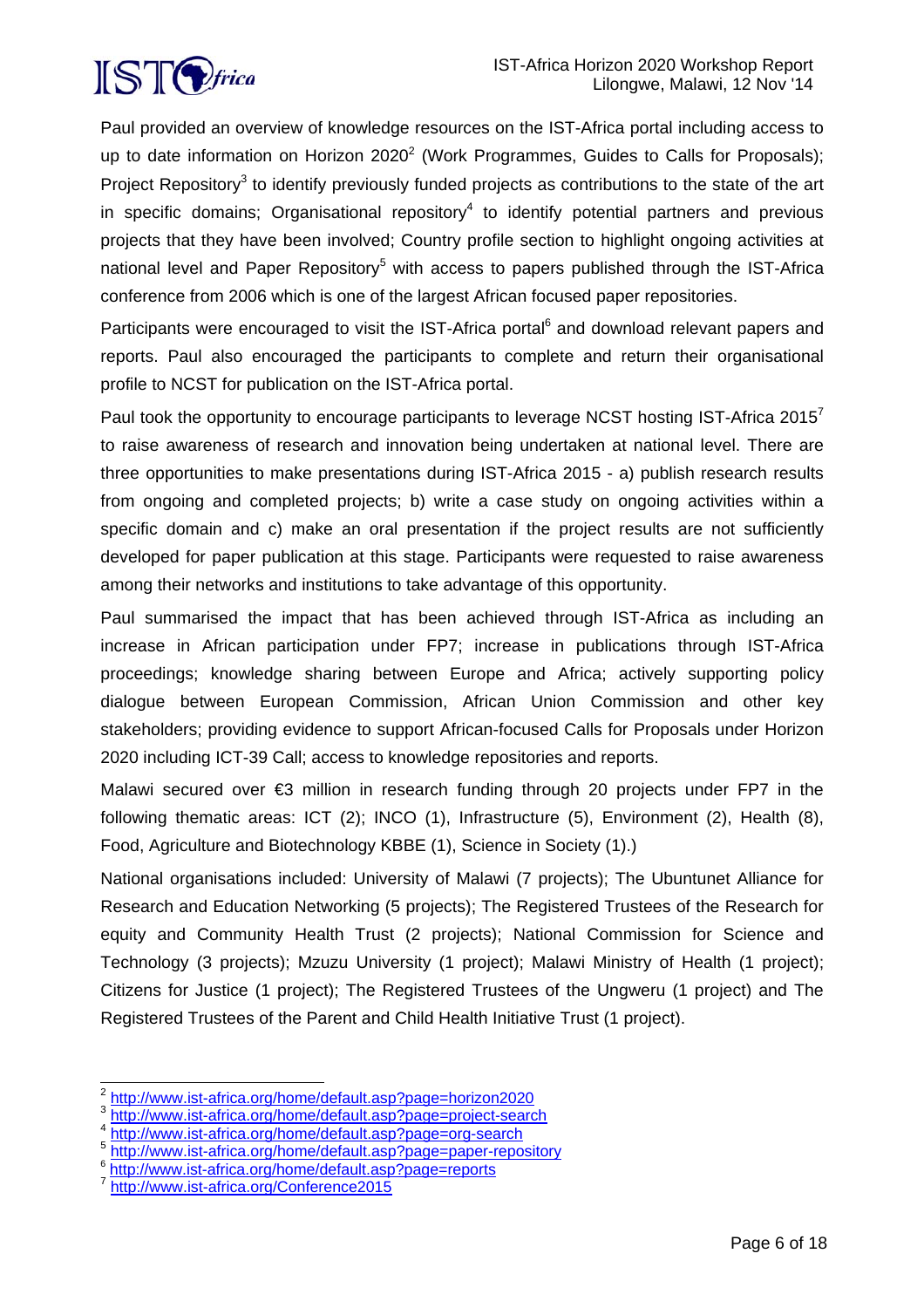

European coordinators included: IIMC International Information Management Corporation Limited, Ireland (2 projects); Liverpool School of Tropical Medicine, United Kingdom (2 projects); and with *one project each*: Universiteit Gent, Belgium; Sigma Orionis SA, France; Royal College of Surgeons in Ireland, Ireland; The Provost Fellows & Scholars of the College of the Holy and Undivided Trinity of Queen Elizabeth Near Dublin, Ireland; University College Cork, National University of Ireland, Cork, Ireland; Centro Euro-Mediterraneo sui Cambiamenti Climatici Scarl, Italy; Universitat Autonoma de Barcelona, Spain; Karolinska Institutet, Sweden; Association of Commonwealth Universities, United Kingdom; The University of Liverpool, United Kingdom; The University of Stirling, United Kingdom and The University of Warwick, United Kingdom.

More than seventy six **(76)** European and Associated Country organisations partnered with Malawi organisations in successful FP7 projects. This provides a significant network for future collaboration under Horizon 2020. The most prominent organisations that were involved in multiple projects included: Karolinska Institutet, Sweden (3 projects); Lunds Universitet, Sweden (3 projects); Centre de Cooperation International en Recherche Agronomique pour le Developpement, France (2 projects); IIMC International Information Management Corporation Limited, Ireland (2 projects) and Liverpool School of Tropical Medicine, United Kingdom (2 projects). The full list of all European partner organisations is available in the IST-Africa study entitled "Guide to Bilateral & Multilateral Cooperation Agreements Supporting ICT/STI-related Activities in IST-Africa Partner Countries, January 2014, ISBN: 978-1-905824-42-7<sup>8</sup>

This provides an important baseline for cooperation under Horizon 2020.

# *2.2 Introduction to Horizon 2020*

Gift Kadzamira of NCST presented Horizon 2020 $^9$ , which is the new European Framework Programme for Research and Innovation for 2014 – 2020, with funding of  $\epsilon$ 80 billion. It is one of the largest research programmes and is open to participation from legal entities involved in research around the world.

Horizon 2020 addresses all research and innovation funding previously provided by FP7 Framework Programme, Competitiveness and Innovation Programme (CIP) and European Institute of Innovation and Technology. There is a stronger focus on societal challenges and Innovation.

Gift highlighted that Horizon 2020 is focused on global challenges open to International cooperation. African research institutions can participate as part of International Consortia with partners from Europe to apply for funding as part of an international project (with partners from 3 European Countries) addressing the challenges published in the Work Programme. ICT-39 is

l

<sup>&</sup>lt;sup>8</sup> http://www.ist-africa.org/home/default.asp?page=reports

<sup>&</sup>lt;sup>9</sup> Visit http://www.ist-africa.org/home/default.asp?page=horizon2020 and http://ec.europa.eu/research/horizon2020/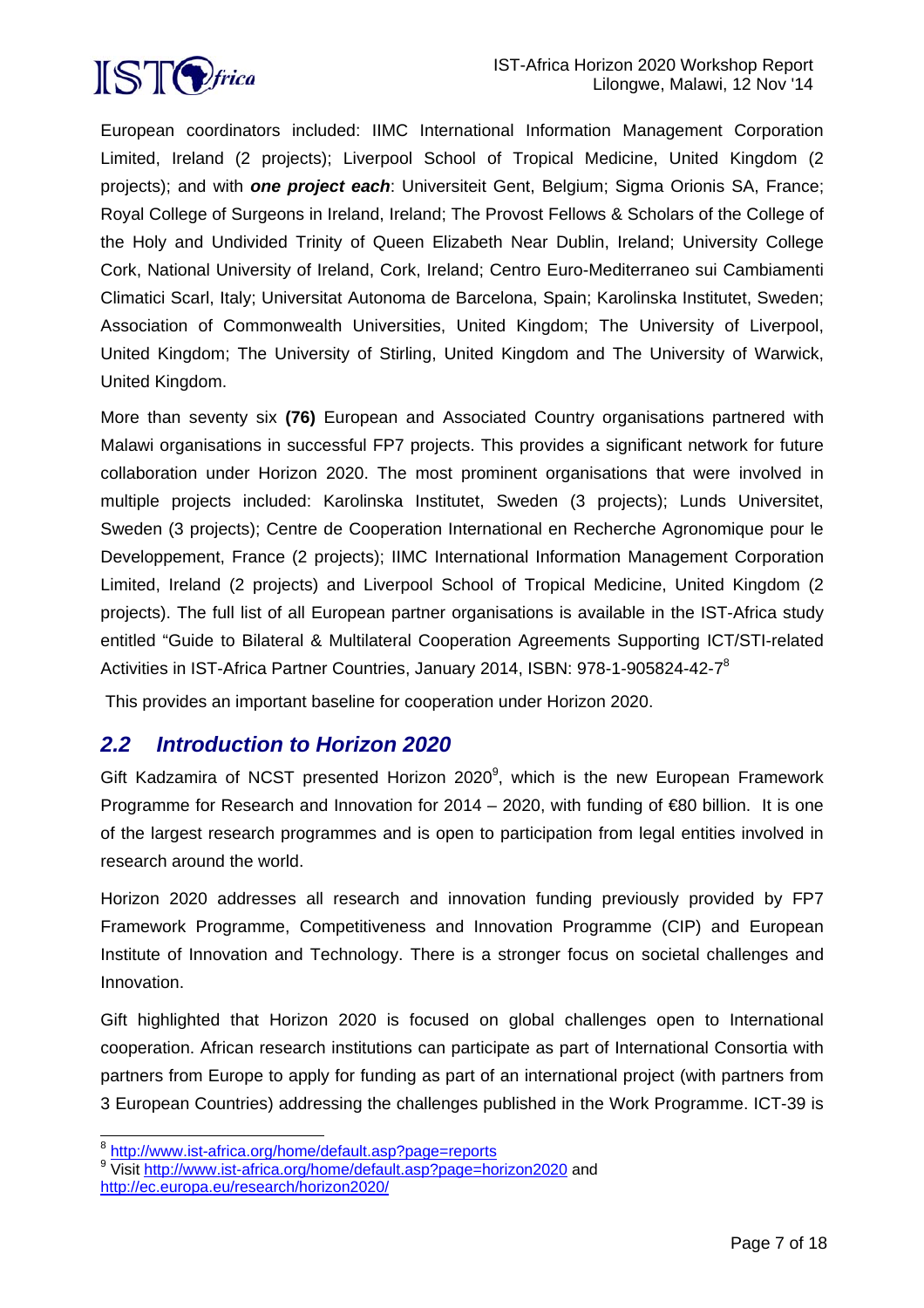

a specific call focused on collaboration between Africa and Europe. There are a lot of resources available to support institutions to prepare proposals on the IST-Africa portal<sup>10</sup> - access to Work Programmes, Guides to proposals under 2014 and 2015 as well as the European Commission Participants Portal<sup>11</sup> and Horizon 2020<sup>12</sup>

#### **Horizon 2020 Structure**

## *Excellent science (Total Budget of €24.4 billion, ICT Budget c €4 billion)*

*Focus on World class Science as the foundation of tomorrow's technologies, jobs and wellbeing, need to develop, attract and retain research talent* 

- 1. The European Research Council (€13.1 billion)
- 2. Future and Emerging Technologies (€2.7 billion)
- 3. Marie Sklodowska-Curie actions on training and career development (€6.2 billion)
- 4. European research infrastructures (including eInfrastructures) (€2.5 billion)

#### *II Industrial leadership (Total Budget of €17 billion, ICT Budget c €8 billion)*

*Focus on strategic investments in key technologies underpin innovation across existing and emerging sectors and support innovative SMEs to create growth and jobs* 

- 1. Leadership in enabling and industrial technologies (€13.6 billion)
- 2. Access to risk finance (€2.8 billion)
- 3. Innovation in SMEs (€6.2 billion)
- *III Societal challenges (Total Budget of 29.7 billion, ICT Budget c €4 billion)*

*Focused on Innovation addressing societal challenges, breakthrough solutions coming from multi-disciplinary collaborations including social sciences and humanities, promising solutions that can be tested, demonstrated and scaled up* 

- 1. Health, demographic change and wellbeing (€7.47 billion)
- 2. Food security, sustainable agriculture, marine research & the bio-economy (€3.85 billion)
- 3. Secure, clean and efficient energy (€5.93 billion)
- 4. Smart, green and integrated transport (€6.33 billion)
- 5. Climate action, resource efficiency and raw materials (€3.08 billion)
- 6. Inclusive and reflective societies (€1.3 billion)
- 7. Secure Societies (€1.69 billion)

Gift summarised differences between FP7 (which finished in 2013) and H2020 (which runs from 2014 - 2020):

l

<sup>&</sup>lt;sup>10</sup> <u>http://www.ist-africa.org/</u><br><sup>11</sup> <u>http://ec.europa.eu/research/participants/portal/desktop/en/opportunities/h2020/index.html<br><sup>12</sup> Horizon 2020 website <u>http://ec.europa.eu/research/horizon2020</u></u>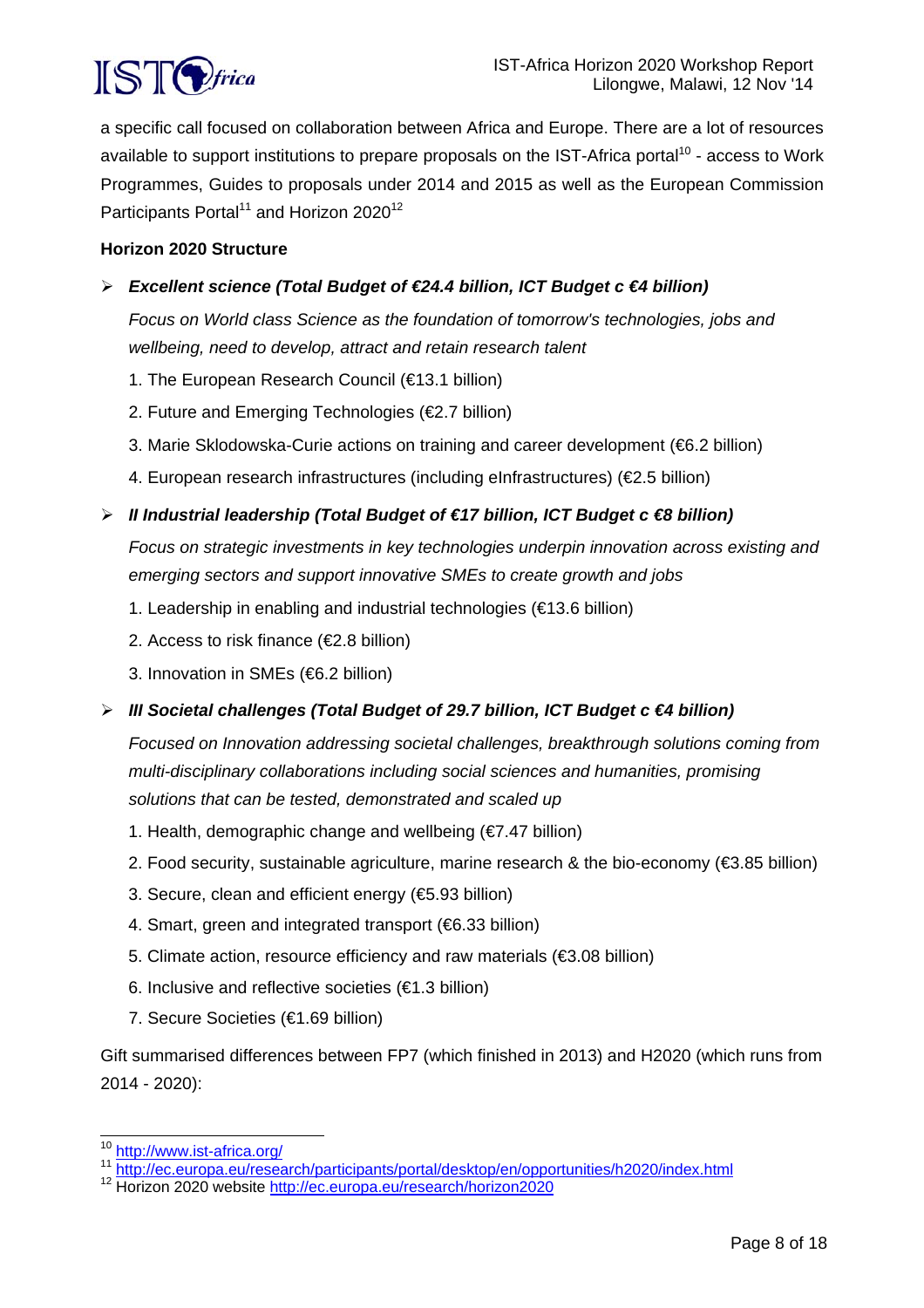

- $\triangleright$  H2020 is more holistic in focus addressing all research and innovation funding with a stronger focus on Societal Challenges and Innovation
- Work Programme Structure Under H2020 Work Programmes (WP) are published for a two year duration to allow stakeholders to plan proposal design sufficiently in advance. Each thematic areas has its own Work Programme but ICT is a horizontal component within Societal Challenges, LEIT and Excellent Science The WP 2014 - 2015 was published on 11 December 2013 and updated for 2015 in July 2014.
- Funding Levels under H2020 organisations receive up to 100% reimbursement of costs for research activities (Research and Innovation Grants) and up to 70% reimbursement of costs for Grants for Innovation (large scale pilots to prepare for commercalisation).
- H2020 Funding Instruments: *Grants for Research and Innovation* (new knowledge, applied research, technology development and integration, testing and validation on a small scale prototype); *Grants for Innovation* (closer to market, prototyping, testing, demonstrating, piloting, large-scale product validation and market replication); *Grants for coordination and support action* (do not undertake research, support coordination of research and activities to the Programme)
- $\triangleright$  Indirect Costs (Overheads) Under FP7 there were different levels of reimbursement of overheads depending on the instrument and organisational type. Under H2020, there is now a flat rate of 25% reimbursement of direct costs as a contribution towards overheads.
- **No Negotiation phase** in H2020: proposals are now judged as submitted (no timeframe for improvements, changes in partners or budget). As a result if there are inconsistencies, budgetary problems or insufficient justification of the approach, the proposal will receive a lower score and unlikely to be funded. It is critical that all partners are sure that they can undertake the project work and have the necessary internal support when submitting the proposal as part of a consortia.
- $\triangleright$  Proposal Structure & Page Length: Each funding instrument has a specific proposal template that needs to be followed. Part B is now divided into 2 sections for upload via the Participants portal - Section 1 - 3 (Excellence, Impact, Implementation) and Section 4 & 5 (Members of the Consortium, Ethics and Security). There is a *fixed number of pages* for each instrument - Research and Innovation (Part B Section 1 - 3) max of 70 pages, CSA max of 50 pages. If the proposal is longer than the allowed pages, the extra pages are marked in red and are not considered in the evaluation process.

# *2.3 Snap Shot of Societal Challenges and LEIT in Horizon 2020*

Gift Kadzamira provided a brief snap shot of research areas for cooperation under Societal Challenges Work Programmes and Leadership in Enabling Technologies and Industrial Technologies (LEIT) Work Programme. Each area has a separate Work Programme that provides the details for each specific call, deadline, instruments open for submission.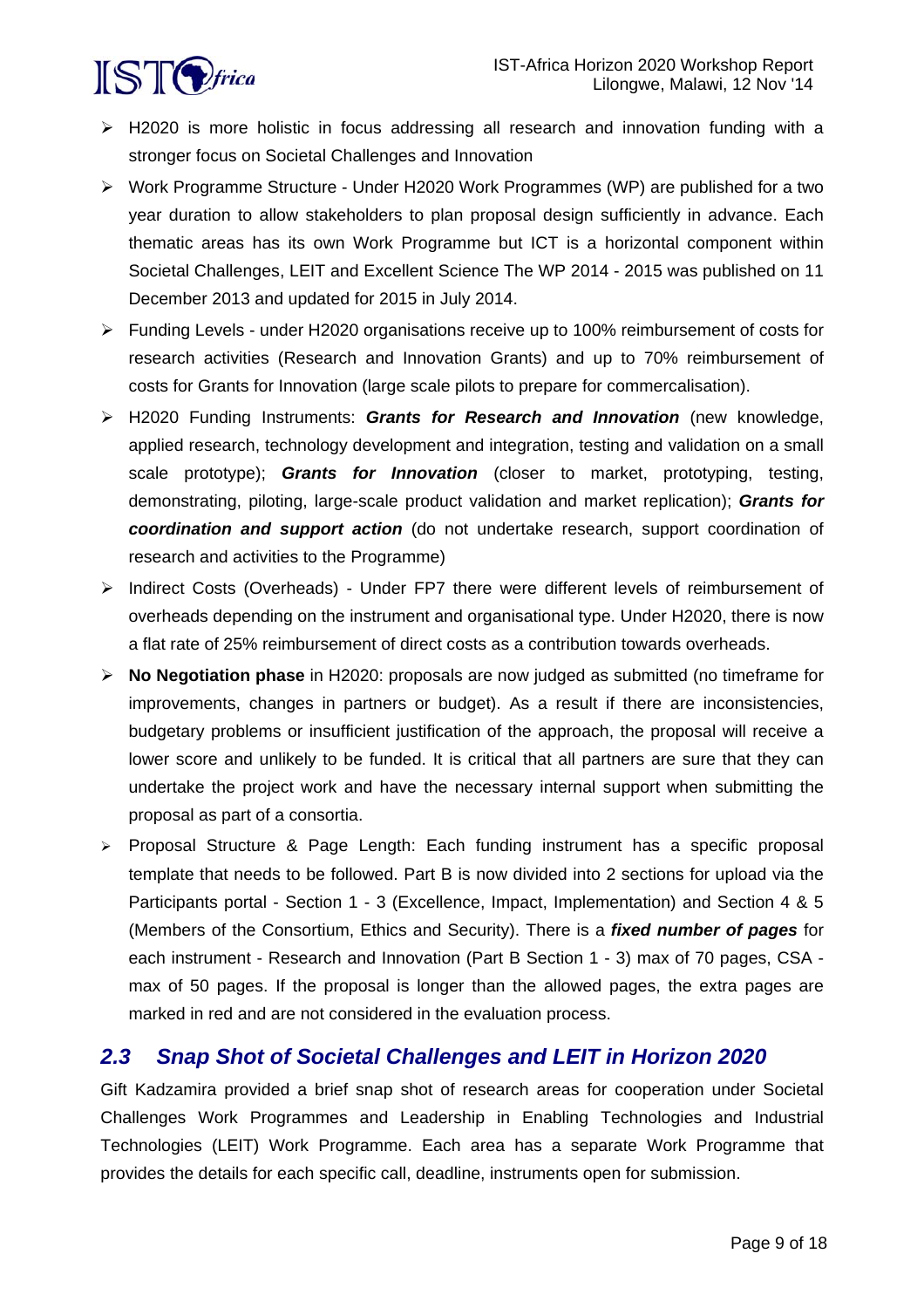

Due to the high number of Work Programmes and the short timeframe for Calls in some thematic areas, IST-Africa has prepared a Guide to 2014 Calls for Proposals and Guide for 2015 Calls for Proposals in Horizon 2020. This guide lists each thematic area, deadlines and links to the Participants portal<sup>13</sup> for more detailed information. It can be downloaded from

http://www.ist-africa.org/home/files/IST-Africa\_Guide\_2014Calls\_Horizon2020.pdf http://www.ist-africa.org/home/files/IST-Africa\_Guide\_2015Calls\_Horizon2020.pdf

IST-Africa has a specific section focused on Horizon  $2020^{14}$ , which provides links to all the Work Programme - Marie Curie, Infrastructures, Societal Challenges (Health, Food Security and Agriculture, Energy, Transport, Climate action and Environment, Inclusive and Reflective Societies; Secure Societies) and LEIT.

## **Leadership in Enabling Technologies and Industrial Technologies (LEIT)** incorporates six main areas:

- 1. Components and systems (Smart embedded components and systems, micro-nano-bio systems, organic electronics, large area integration, technologies for IoT, smart integrated systems, systems of systems and complex system engineering)
- 2. Advanced Computing (Processor and system architecture, interconnect and data localization technologies, parallel computing and simulation software)
- 3. Future Internet (Networks, software and services, cloud computing, cyber security, privacy and trust, wireless communication and all optical networks, immersive interactive multimedia and connected enterprise)
- 4. Content technologies and information management (Technologies for language, learning, interaction, digital preservation, content access and analytics; advanced data mining, machine learning, statistical analysis and visual computing, big data technologies)
- 5. Robotics (Service robotics, cognitive systems, advanced interfaces, smart spaces and sentient machines)
- 6. Key Enabling Technologies: Micro-nano-electronics and photonics (Design, advanced processes, pilot lines for fabrication, production technologies and demonstration actions to validate technology developments and innovative business models)

## **Societal Challenges** fits under eight areas:

- 1. Health, demographic change and wellbeing (e-health, self management of health, improved diagnostics, improved surveillance, health data collection, active ageing, assisted living;)
- 2. Food security, sustainable agriculture, marine research & the bio-economy
- 3. Secure, clean and efficient energy (Smart cities; Energy efficient buildings; smart electricity grids; smart metering)

l <sup>13</sup> *http://ec.europa.eu/research/participants/portal/desktop/en/opportunities/h2020/index.html*

<sup>14</sup> http://www.ist-africa.org/home/default.asp?page=horizon2020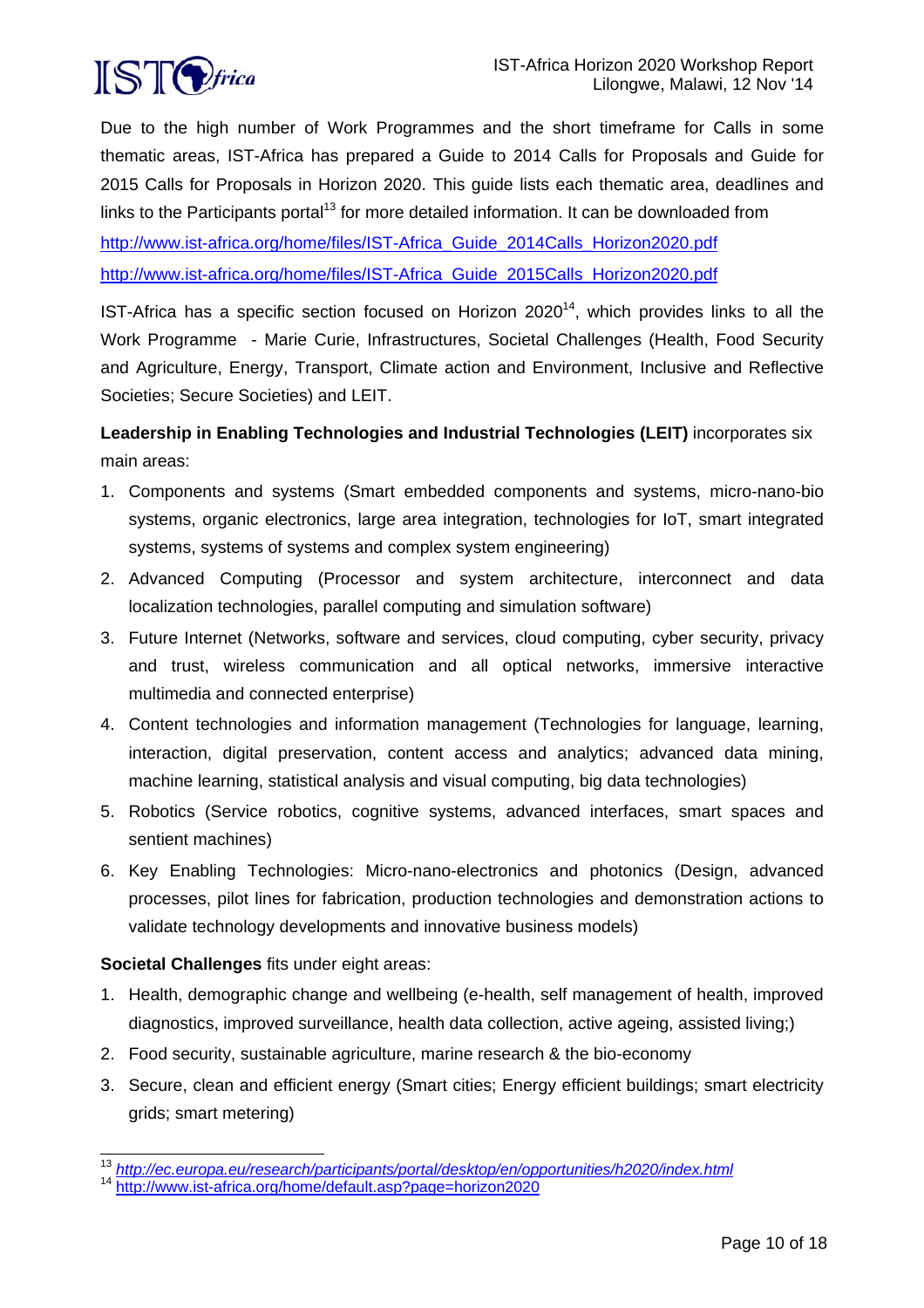

- 4. Smart, green and integrated transport (Smart transport equipment, infrastructures and services; innovative transport management systems; safety aspects)
- 5. Climate action, Environment, resource efficiency and raw materials (ICT for increased resource efficiency; earth observation and monitoring)
- 7. Inclusive, innovative and reflective societies (Digital inclusion; social innovation platforms; egovernment services; e-skills and e-learning; e-culture) and
- 8. Secure societies (Cyber security; ensuring privacy and protection of human rights on-line)

ICT will be incorporated across the three main pillars

- Excellent Science
- $\triangleright$  Industrial Leadership
- $\triangleright$  Societal Challenges

## *2.4 ICT-39*

Paul Cunningham, IIMC/IST-Africa presented the **ICT-39** Call, which closes on **14 April 2015**. The aim of ICT-39 is to launch a set of targeted collaborative research projects addressing the requirements of end-user communities in developing countries. Specific technological targets could include for example co-design, adaptation, demonstration and validation (e.g. pilots) of ICT related research and innovation in relevant thematic areas addressed by Horizon 2020 including Content Technologies and Societal Challenges.

Activities under this objective should be led by a clearly defined user need/market opportunity for the technology being adapted; they should in particular include requirements of developing countries, and where possible, have the potential for wider impact by involving a number of countries from the same region. Proposals should be submitted by a complementary partnership with a particular focus on the participation of relevant developing country innovation stakeholders and end-user community representatives (e.g. relevant public, private, education and research, and societal sector organisations, Innovation Spaces and Living Labs)

The expected impacts include:

- $\triangleright$  Development of relevant technology responding to specific needs and conditions of the target country.
- Reinforced international dimension of the ICT and Innovation aspects of Horizon 2020 and a higher level of international cooperation with low and middle income countries in ICT R&D and Innovation, focusing on areas that are beneficial to the target countries/region

#### **Discussion re opportunities under ICT-39 for Malawi**

Following an interactive discussion among the stakeholders it was considered to be important to have multi-disciplinary teams - while having a sector focus it was recommended that there should be a learning component, energy component and access in rural areas.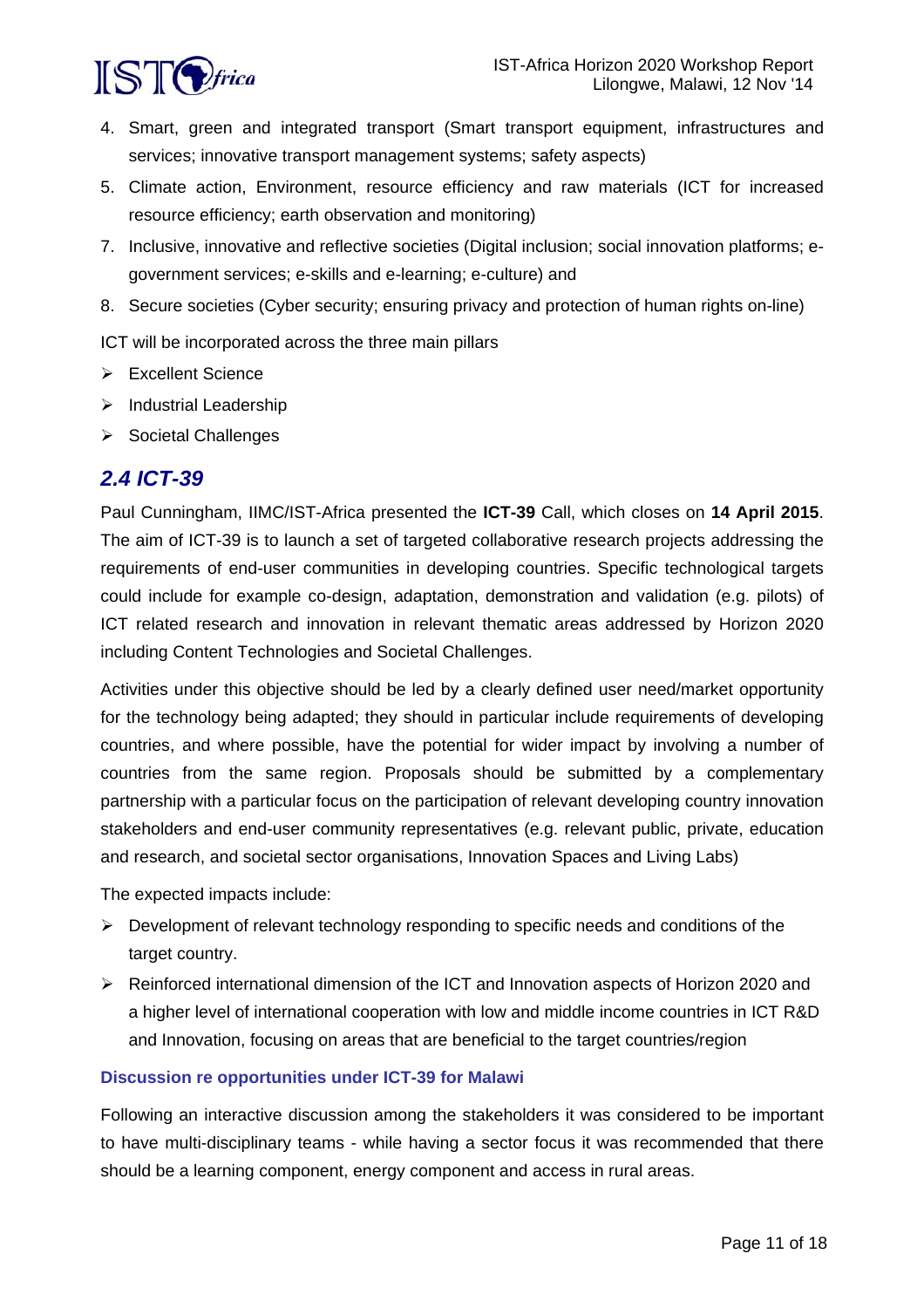

Priority areas for Malawi include eHealth, eAgricutlure, eLearning/eEducation, Digital Inclusion, eGovernment Services and Environment/Energy.

In terms of Health there are a number of key research areas including Health Information Systems/Electronic records; Telemedicine/remote diagnosis; Maternal, Newborn and Child Health and Nutrition. There is high sensitivity in relation to data collection for health issues. The workshop participants discussed key stakeholders that should be consulted in the Health domain, how to address end-user engagement and build an implementation team for inclusion within a wider consortia for International cooperation.

In terms of eGovernment Services, it was agreed that there is a need to have central repository for data under eGovernment that other line Ministries could have access rights to have relevant segments of the data. Privacy is covered under legislation. There is a need for consolidated data collection - problems with distributed data.

The participants found this brainstorming and moderated group work to be very interesting in visualising how to start to prepare a proposal.

# *2.5 Participation Rules and Instruments under Horizon 2020*

Ebony Msikawanthu, NCST presented the participation rules and instruments under Horizon 2020. Horizon 2020 has a single set of rules covering all funding programmes to simply the procedure for applicants. Grant Agreements and Reimbursement of actual costs will remain the main funding mechanism.

Participants in Horizon 2020 can be legal entities from EU-28 Member States, Associated Candidate Countries, Associated States and International Cooperation Partner Countries. Legal entities from all African States are funded on the same basis as their European colleagues – reimbursement of costs.

The types of organisations that are normally involved in research include Research Organisations, Universities, SMEs, Industry and public administration.

H2020 is designed to be cross-border in focus it is necessary for grant applications to be made by consortia that have a minimum of three independent legal entities from three different EU Member States or Associated countries. African participants can then be added to this consortium. It is necessary to justify the participation of each legal entity regardless of what country they are established in as part of proving operational capacity.

Instruments in Horizon 2020 include:

- $\triangleright$  Grants for Research and Innovation 100% funding of all activities and participants
- $\triangleright$  Grants for Innovation 70% funding of all activities and participants –except non-profit (100%)
- $\triangleright$  Support and Coordination Actions 100% funding of all activities and participants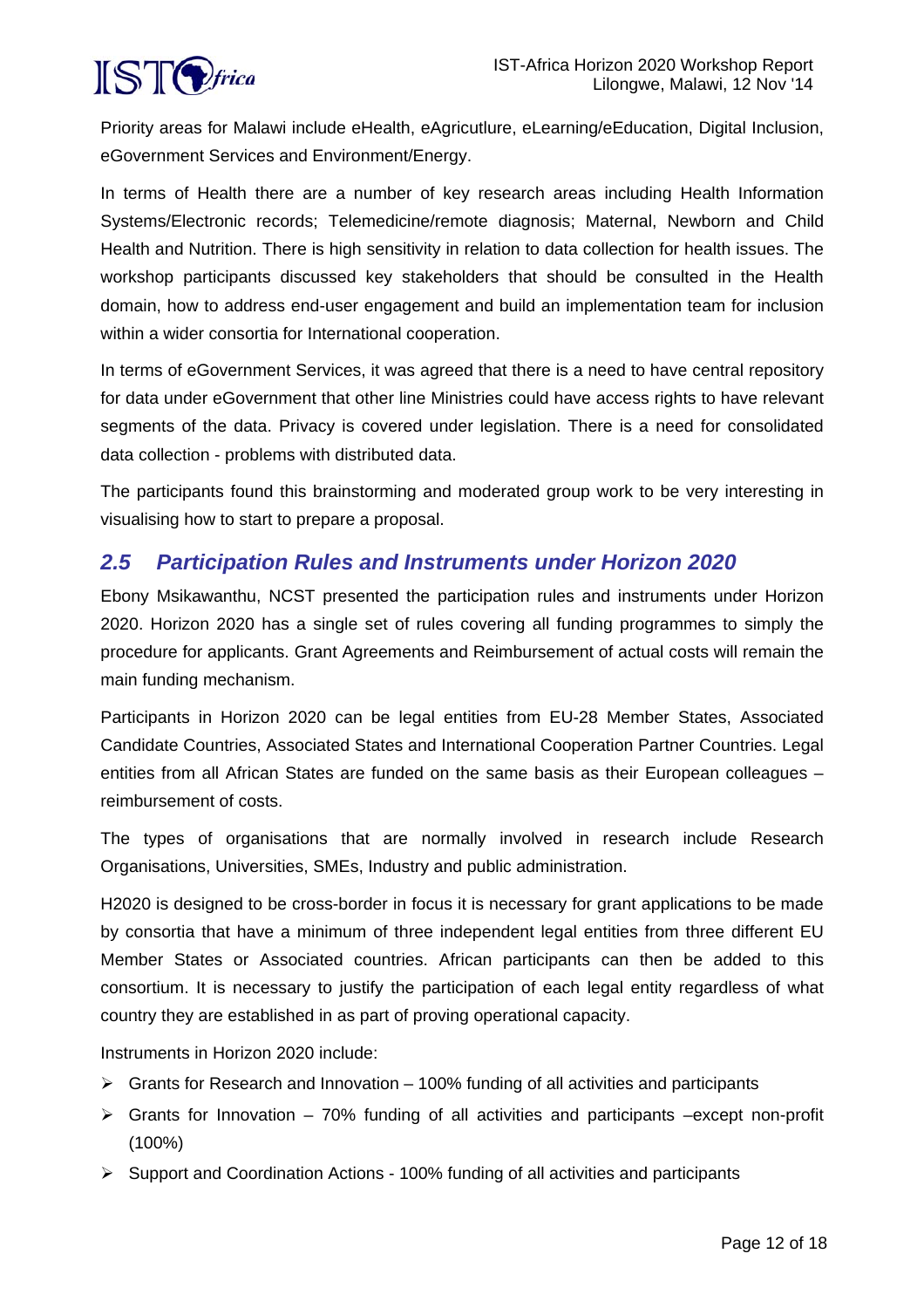

- $\triangleright$  Programme Co-funding Actions
- $\triangleright$  SME-Instrument Instrument to support specific SME activities in three phases
- $\triangleright$  Pre-Commercial Procurement (PCP) Steer development to public sector needs
- $\triangleright$  Public Procurement of Innovative Solutions (PPI) First buyer for innovative solutions
- $\triangleright$  Prizes Support for two key categories of prizes (recognition and inducement) still under discussion

*Research and Innovation Actions* are primarily consisting of activities aiming to establish new knowledge and/or to explore the feasibility of a new or improved technology, product, process, service or solution. May include basic and applied research, technology development and integration, testing and validation on a small-scale prototype in a laboratory or simulated environment. Projects may contain closely connected but limited demonstration or pilot activities aiming to show technical feasibility in a near to operational environment.

*Innovation Actions* primarily consist of activities directly aiming at producing plans and arrangements or designs for new, altered or improved products, processes or services. For this purpose they may include prototyping, testing, demonstrating, piloting, large-scale product validation and market replication. A 'demonstration or pilot' aims to validate the technical and economic viability of a new or improved technology, product, process, service or solution in an operational (or near to operational) environment, whether industrial or otherwise, involving where appropriate a larger scale prototype or demonstrator. A 'market replication' aims to support the first application/deployment in the market of an innovation that has already been demonstrated but not yet applied/deployed in the market due to market failures/barriers to uptake. 'Market replication' does not cover multiple applications in the market of an innovation that has already been applied successfully once in the market.

*Support and Coordination Actions* undertake studies, analysis, development of research and Innovation strategies, raising awareness of European Commission Programmes, setting up thematic working groups to address Challenges in specific thematic areas.

All instruments have an **application template** that must be used which can be downloaded from the Participants Portal.

## *2.6 Preparing a Proposal*

l

Miriam Cunningham, IIMC / IST-Africa presented an overview of steps to consider when preparing a proposal.

Firstly it is necessary to download and read the *Work Programme*15 carefully. As Gift has highlighted earlier, IST-Africa has also prepared a guide to 2014 and 2015 Calls listing each

<sup>&</sup>lt;sup>15</sup> Visit http://www.ist-africa.org/home/default.asp?page=horizon2020 and http://ec.europa.eu/research/participants/portal/desktop/en/opportunities/h2020/index.html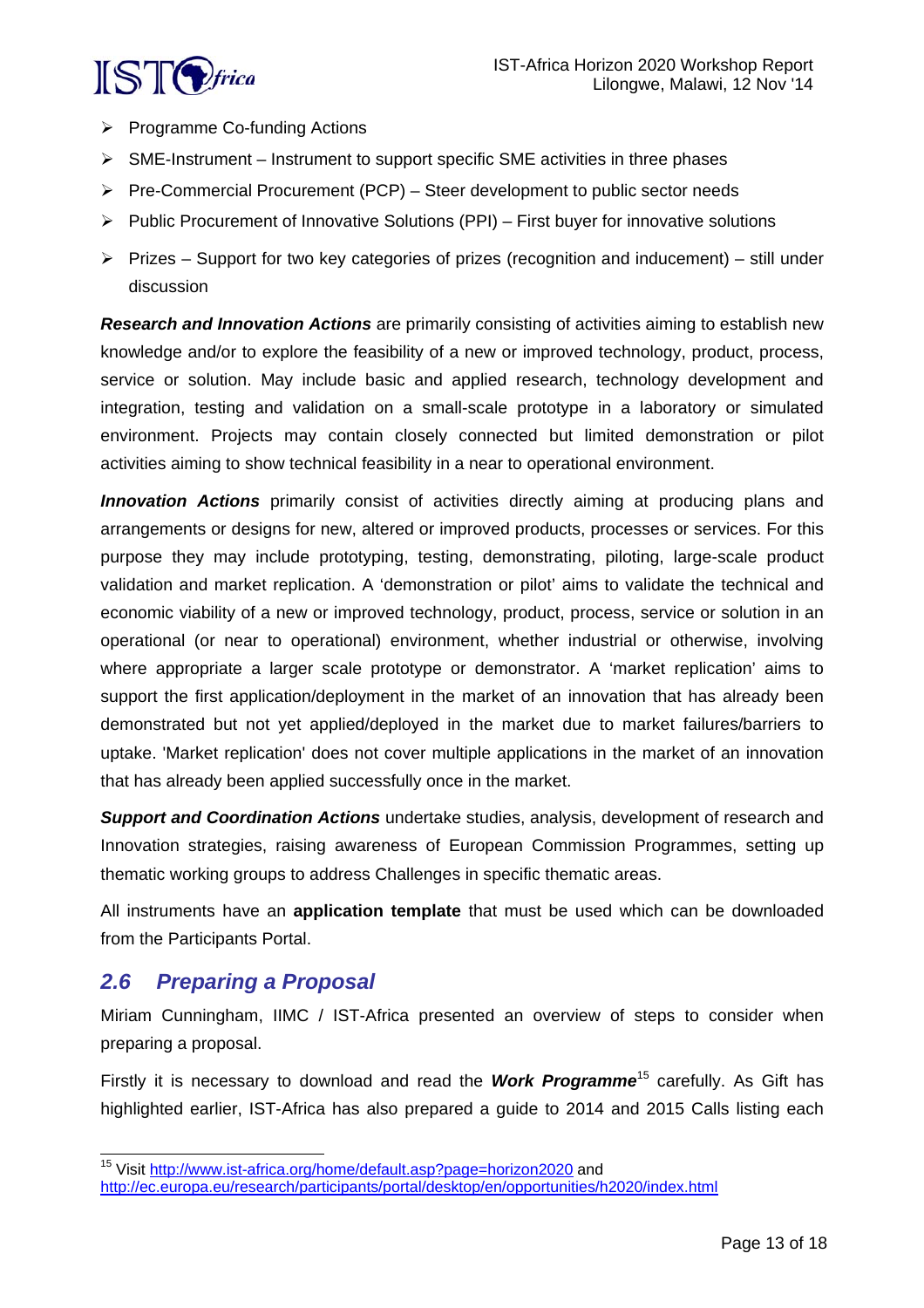

thematic area, deadlines and links to the Participants portal<sup>16</sup> for more detailed information. It can be downloaded from

http://www.ist-africa.org/home/files/IST-Africa\_Guide\_2014Calls\_Horizon2020.pdf http://www.ist-africa.org/home/files/IST-Africa\_Guide\_2015Calls\_Horizon2020.pdf

Having identified the relevant Call and deadline, it is then necessary to carefully identify the *funding instrument* that is open (Grant for Research and Innovation; Grant for Innovation or Support and Coordination Actions) and download the correct *proposal template* from the Participants portal. Ebony has outlined the specific activities that can be funded under each instrument.

As outlined in the Guide for Participants each instrument has two parts:

- Part **A** Administrative Details related to partners (beneficiaries and proposed budget)
- Part **B** Technical Annex

In the case of **ICT-39** the funding instrument is **Research and Innovation Actions**. Miriam outlined the five main sections for this instrument and the content required:

- Section 1: **Excellence** Objectives, Relation to the Work Programme, Concept & Approach; Ambition
- Section 2: **Impact**  Expected Impacts, Measures to maximise impact a. Dissemination & Exploitation of Results; b. Communication activities
- Section 3: **Implementation** Work Plan (Work Packages, deliverables & milestones), Management structure and procedures, Consortium as a whole, Resources to be committed
- $\triangleright$  Section 4: **Members of the Consortium** each partner to provide profile using template provided to facilitate judgement of operational capacity
- Section 5: **Ethics & Security**

As Gift has already highlighted Part B Section 1 - 3 must be a maximum of 70 pages in length and the Part B is now uploaded as two separate files by the Coordinator in the Participants portal - File 1 - Part B Sections 1 - 3 and File 2 - Part B Section 4 & 5.

Having identified the relevant Call and instrument, the Consortium partners will then split the grant proposal writing among the partners. It is advisable to agree the Work plan structure (Section 3) first. This will then facilitate each Work Package Leader to outline the proposed tasks, agree them with the partners and co-design a detailed description outlining the work to be undertaken with each task. With the work plan structure in place, it is then possible to starting writing the objectives, relevance to the work Programme, concept and approach (Section 1). Based on agreeing the work plan structure and objectives, partners can then start

l <sup>16</sup> *http://ec.europa.eu/research/participants/portal/desktop/en/opportunities/h2020/index.html*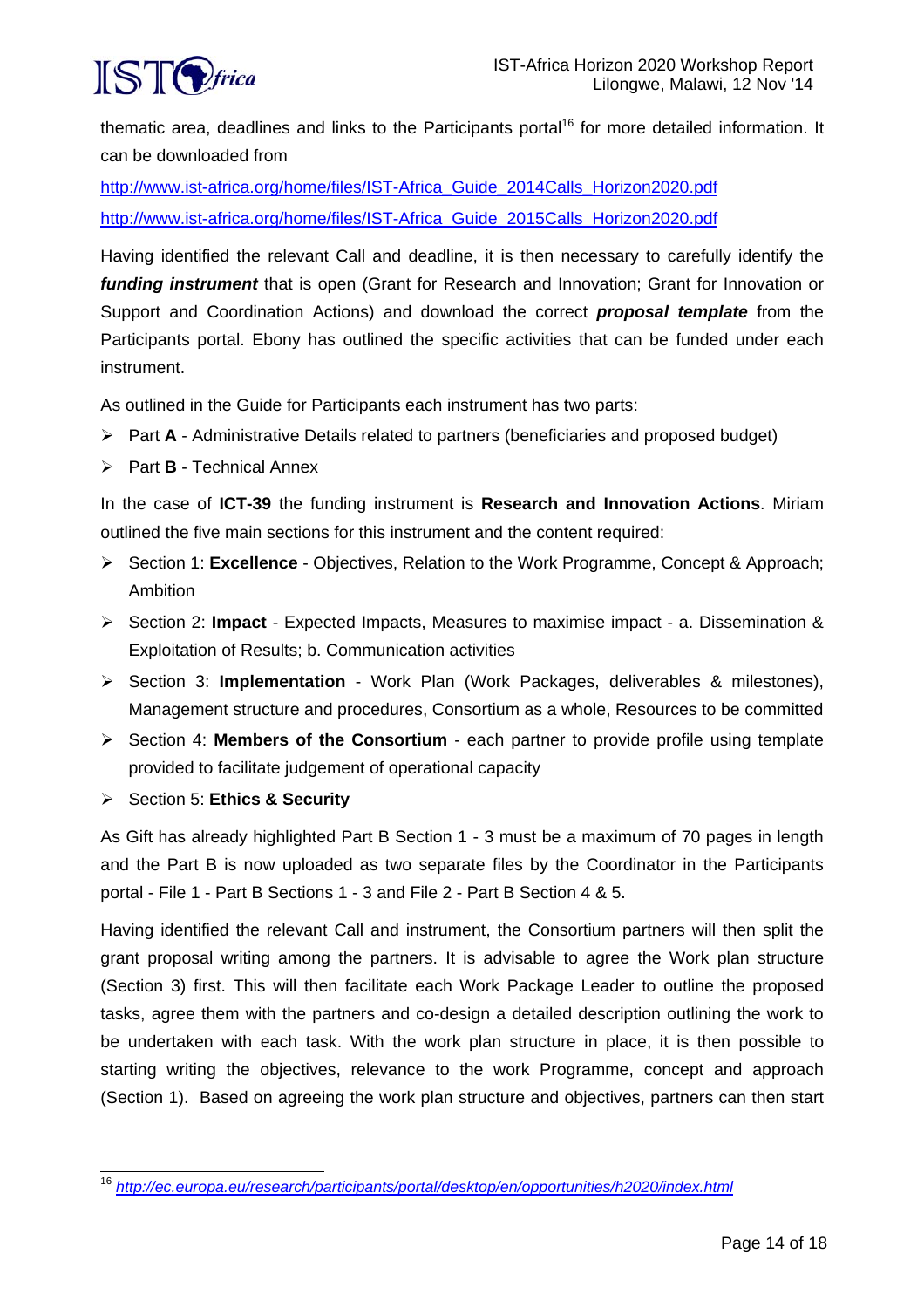

writing the Impact section (Section 2). Each individual partner should prepare an organisational profile using the template provided for inclusion in Section 4.

Miriam then presented an overview of steps to consider when preparing the budget.

All funding under Horizon 2020 for research proposals are *grants*, which is based on reimbursement of actual costs based on the budget submitted and actual eligible costs incurred with no profit element.

#### Eligible Cost Categories

- **Personnel Costs** reimbursement of costs based on salary from payroll actual cost to the institution based on normal salary cost plus social security charges prior to the grant. Calculation of personnel costs are based on calculating person time required for each task in the Work Programme. It is necessary to keep timesheets for actual work undertaken that are signed by the Head of Department each month and put on file.
- **Subcontracting** (work undertaken by third parties outside project partners) under a Grant agreement it is not allowed to subcontract project management or core project work. Eligible activities include printing of dissemination materials, room hire and catering for meetings and workshops, design of website if partners cannot do this themselves.
- **Other direct costs** include Travel costs and subsistence allowance (based on normal practises for the institution) - need to calculate the number of meetings / dissemination at conferences and work out the budget based on costs of flights and normal per diem rate for accommodation and subsistence. The European Commission has a maximum amount that can be reimbursed as per diem in each city - it is necessary to check this.
- Essential equipment is reimbursed based on depreciation of time when used for project requirements. Any equipment requests need to be carefully considered and well justified. It is also necessary to consider that the partner organisation will be paying for the equipment up front from the supplier and receiving back reimbursement on a yearly basis through the cost claim using the depreciation model based on actual time the equipment was used for project activities.

The partners in the consortia will agree the administrative coordinator (who interacts with the European Commission on behalf of the partners in relation to submitting the proposal, finalising the grant agreement, distributing the funding and general project management) and the technical coordinator (responsible for technical quality of the project deliverables) based on the skills, track record and expertise of the partners. It is advisable that the administrative coordinator has an existing track record managing Framework Programme projects.

Each partner must provide the administrative coordinator with their organisational Participants Identification Code (PIC), which is a unique number for each legal entity who has a profile on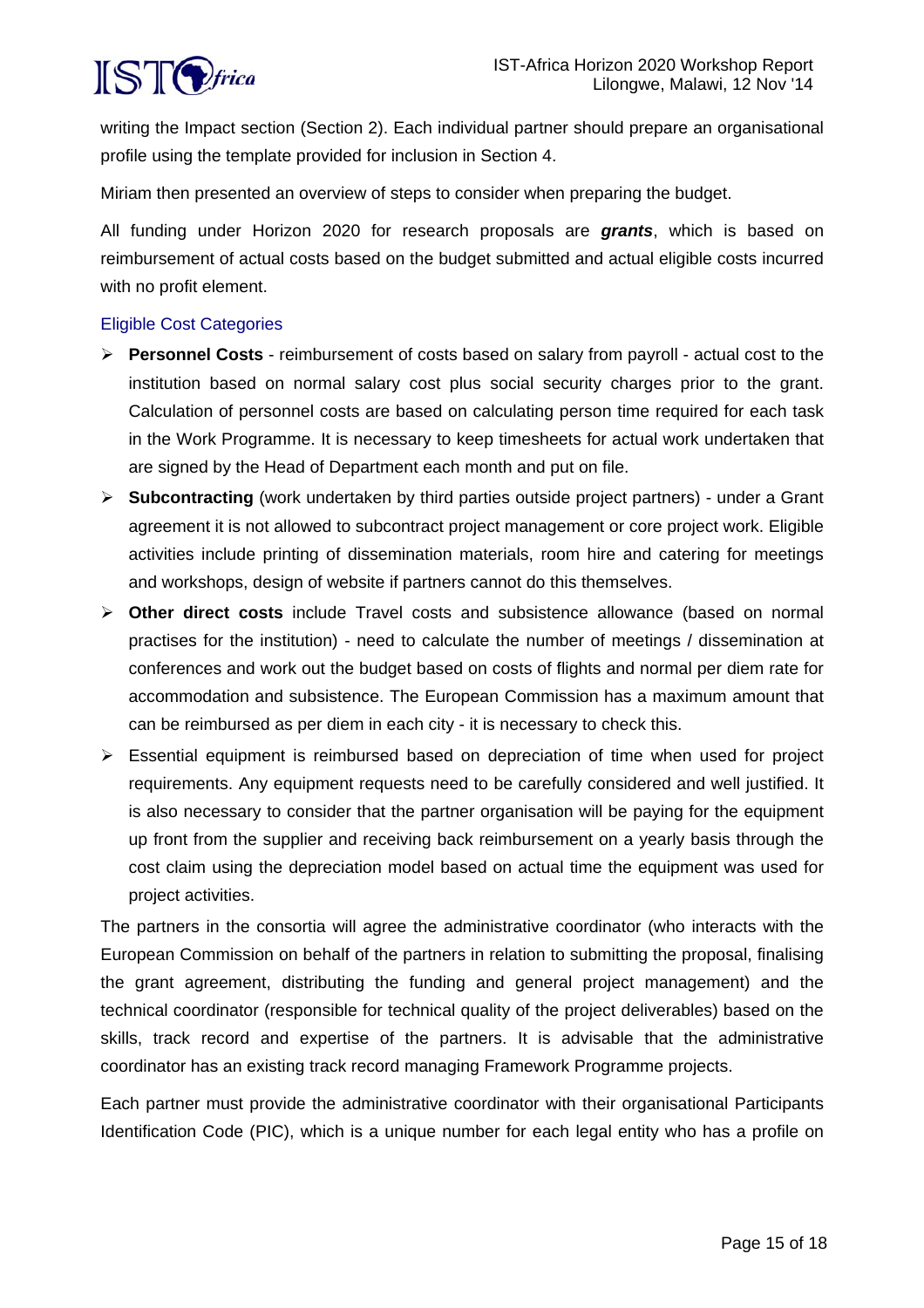

the Participants portal. If your organisation does not have a  $PIC<sup>17</sup>$ , it is necessary to set this up in order to be a beneficiary of a grant. The PIC application process must be undertaken by the authorised representative in your organisation so this needs to be planned in advance in sufficient time.

It is good practise to provide the co-ordinator with a signed letter from a senior representative from your organisation confirming that your department has approval to participate in this submission and has the necessary resources to undertake the project work if selected for funding.

Miriam provided a brief overview of basic Intellectual Property Rights as this needs to be considered when preparing a proposal. It is necessary to outline an initial strategy for IPR, access right to pre-existing knowledge necessary for the project work and exploitation of results with the proposal.

# *2.7 Evaluation of Proposals*

Miriam provided an overview of the evaluation process.

When preparing for the evaluation of a Call, the European Commission puts together a panel of independent thematic experts to evaluate the proposals submitted.

Each proposal is provided to a number of experts who individually evaluate the proposals based on the agreed criteria and submit their individual report via an online Evaluation system.

The evaluation criteria for proposals are closely aligned with the proposal structure:

## **1. Excellence** (Threshold 3/5)

- $\triangleright$  Clarify and pertinence of the objectives
- $\triangleright$  Credibility of the proposed approach
- $\triangleright$  Soundness of the concept
- $\triangleright$  Extent that the proposed work is ambitious, has innovation potential and is beyond the state-of-the-art (e.g. ground breaking objectives, novel concepts and approaches)

## **2. Impact** (Threshold 3/5)

- $\triangleright$  Aligned with expected impact listed in the Work Programme
- Enhancing Innovation Capacity and Integration of new knowledge
- $\triangleright$  Strengthening competitiveness and growth of companies by developing innovations meeting needs of global markets
- $\triangleright$  Effectiveness of the proposed measures to exploit and disseminate the project results (Including management of IPR), to communicate the project and manage research data where relevant

l <sup>17</sup> http://ec.europa.eu/research/participants/portal/desktop/en/organisations/register.html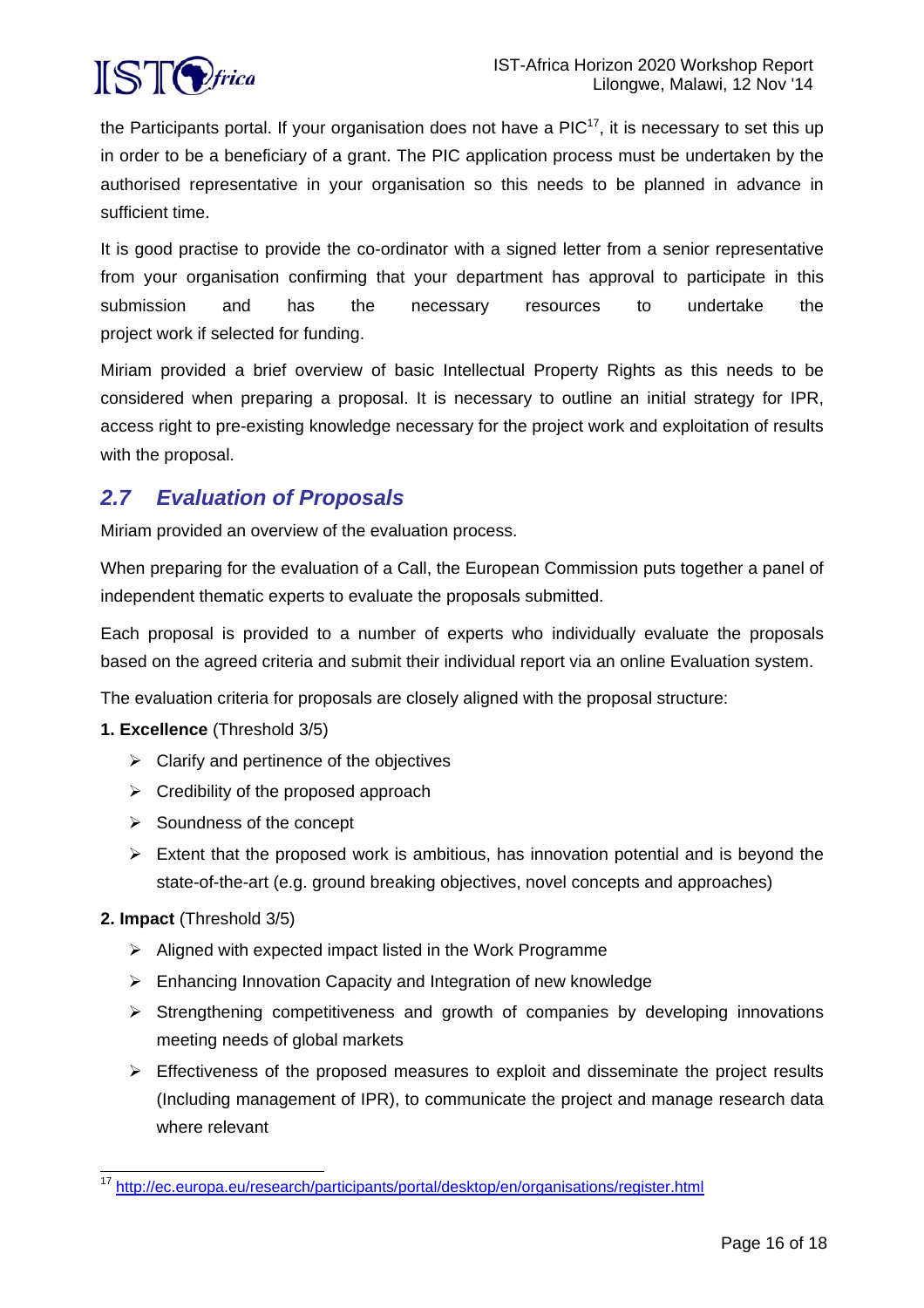

#### **3. Quality and Efficiency of the Implementation** (Threshold 3/5)

- Coherence and effectiveness of the work plan including appropriateness of the allocation of tasks and resources
- $\triangleright$  Complementarity of the consortium partners
- $\triangleright$  Appropriateness of the management structure and procedures (communication flows, assignment of responsibilities, quality controls, conflict resolution strategy etc) including risk and innovation management

After submission of the individual Evaluation Reports, there is then a discussion among the experts who evaluated the proposal and a combined Evaluation Summary report is prepared. This Evaluation Summary Report is sent to the administrative coordinator following the evaluation process outlining the feedback provided on each criterion and the associated score.

# *2.8 Next Steps*

The participants found the workshop to be very useful in terms of learning more about what research each institution is undertaking, learning about H2020 and specifically ICT-39 and going through the brainstorming and group work associated with preparing concepts for proposals.

Each participant was requested to share the materials provided during the workshops with their colleagues and hold a departmental meeting to agree next steps in relation to preparing concepts for proposals.

Having identified thematic areas of most relevance, each department should then engage with European partners that they have links with (either as a result of external PhD supervisors, meetings during conferences or personal contacts) and discuss how they can cooperate to codesign a proposal for submission under ICT-2015.

The participants were requested to keep NCST up to date in relation to their progress and any additional support that they require from IST-Africa.

Gift thanked the participants for coming to the workshop. NCST looks forward to supporting the community in the coming weeks and months in relation to proposal preparation.